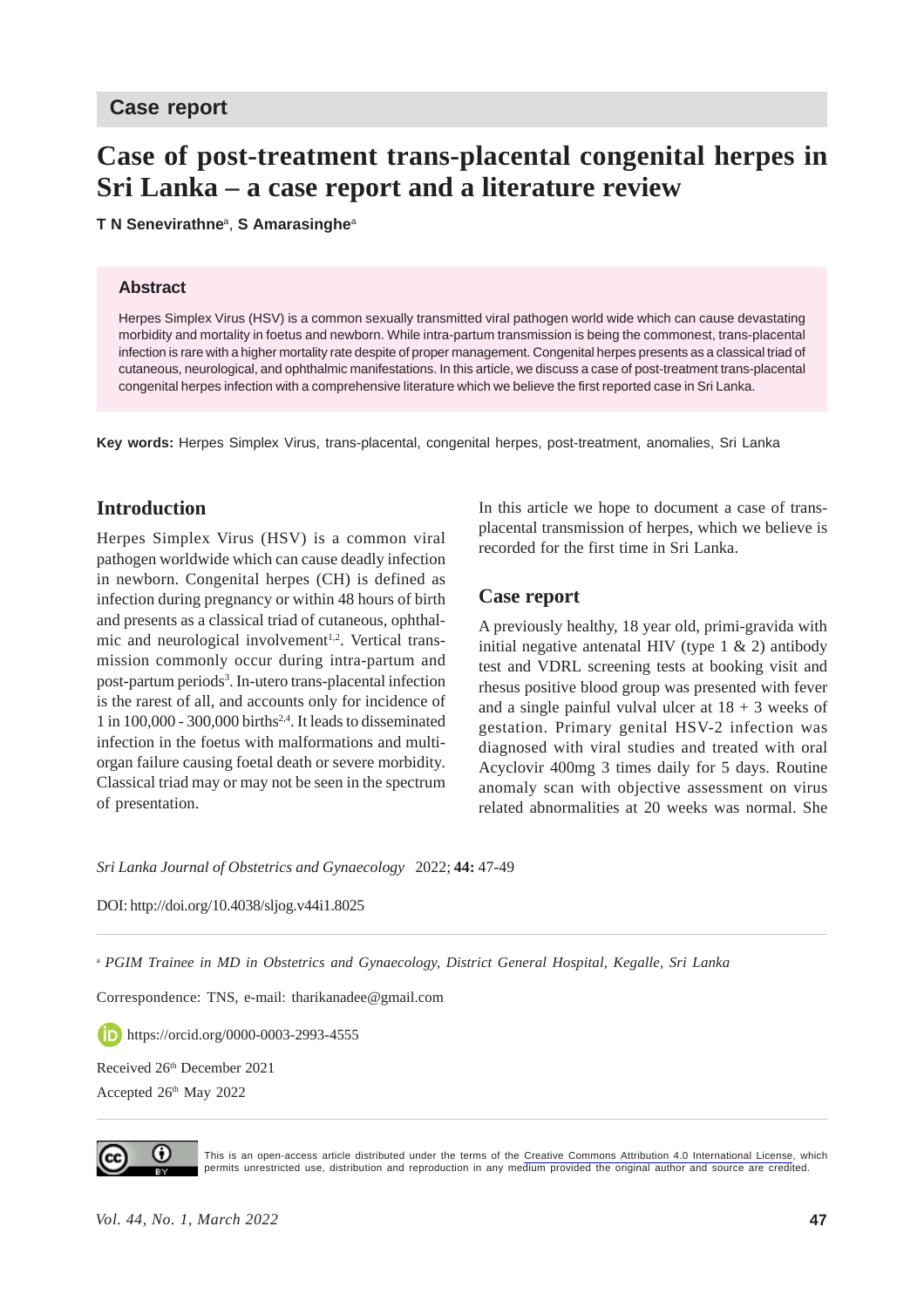was managed by a multidisciplinary team involving obstetrician and venerologist. She was asymptomatic up until 29 weeks, where she developed a recurrent episode of HSV and treated with oral Acyclovir 800mg 5 times daily for 5 days. Routine ultrasound scan revealed features of early foetal hydrops with ventriculomegaly, pleural effusion, ascites and polyhydroamnios. At 30 weeks, mother started preterm labour after few hours of premature rupture of membranes. No active ulcers were present at delivery. The baby girl with of APGAR of  $1^2$ ,  $5^3$ ,  $10^3$  expired in few minutes after delivery despite resuscitation.

Baby had widespread cutaneous vesicles in body. Pathological postmortem of baby showed hydranencephaly with minimal amount of brain paranchyma, hepatomegaly and multiple HSV lesions in eyes, lungs and liver. Viral culture samples of all organs and vesicles were strongly positive for HSV-2. Placental histology was normal except for umbilical cord inflammation. Asymptomatic mother was discharged with follow up for herpes.

# **Discussion**

Genital herpes can be caused by Herpes Simplex Virus (HSV) human strains type 1 or 2 and either strain can cause neonatal herpes<sup>5</sup>. The primary HSV infection of the mother is usually symptomatic with single or several painful blisters<sup>6</sup>. However some women can be asymptomatic $7,8$ .

Rarely severe primary infection in early course of pregnancy may lead to congenital herpes if not treated promptly4,9. It can result in intra uterine death of foetus, preterm delivery and despite of appropriate treatment neonatal mortality rate is high<sup>10</sup>.

Due to the presence of trans-placentally acquired maternal neutralizing antibodies, the risk of congenital or neonatal herpes is very low during recurrent herpes episodes<sup>5</sup>. As seen in case patient, even though she was treated for primary and recurrent infection optimally, yet the foetus developed congenital herpes. Possible explanations could be either due to Acyclovir resistant HSV strain or animmune-compromised status of the mother. As she didn't have clinical evidence of immunosuppression, presence of a resistant strain could be the cause for reactivation of the latent virus. Emergence of an Acyclovir resistance HSV strains have been shown in literature<sup>11</sup>. Therefore it is important to analyze viral resistance patterns to lessen the incidence

of congenital herpes in her future pregnancies, as if present, both mother and the partner should be treated with higher dose for longer duration. In the case patient we could not do viral resistance patters in baby as fresh viral samples were not available nor in mother as she didn't have active ulcers. During the course of follow up, once she develop a recurrent episode, she will be assessed for resistant HVS strains. She and her partner were counselled regarding the risk of congenital herpes in future pregnancies.

Foetal ultrasonography is of immense importance in detecting effects of embryogenesis due to HSV to suspect congenital herpes of the baby in a mother with asymptomatic genital herpes. They include hydranencephaly, ventriculomegally, microcephaly, intracranial calcifications, intra-uterine growth restriction and polyhydroamnios according to literature<sup>2-10,12</sup>. And also symptomatic babies at delivery, virologically or histologically demonstrated herpetic infection within 24 hours of rupture of membranes, and evidence of viral placentitis (necrosis of villi, chorion, and amnion with or without involvement of blood vessels) direct the diagnosis towards congenital herpes as evident from the indexed case<sup>9,10</sup>.

National STD/AIDS control programme reports 13.6% prevalence of diagnosed genital herpes among Sri Lankan population in 201913. A study done by Cowan et al in 2003, have reported a crude HSV-2 prevalence rate of 8.3% among antenatal clinic attendees in Ragama, Sri Lanka<sup>14</sup>. It implies that the prevalence of HSV infection among Sri Lankan population is higher than we expect.

According to the National STD/AIDS control programme, our case is possibly the first reported case of Congenital Herpesdue to trans-placental infection in Sri Lanka.

Early detection and treatment of maternal primary infection is crucial to prevent trans-placental transmission of the virus. As most of patients could be asymptomatic or only have subtle symptoms, primary infections of the mother tend to get misdiagnosed or ignored.

Initiation of antiviral therapy to newborn without delaying for results of cultures should be done to reduce the morbidity and mortality<sup>2</sup>. However, in our case, the foetal infection and anomalies were severe enough to cause an early neonatal death.